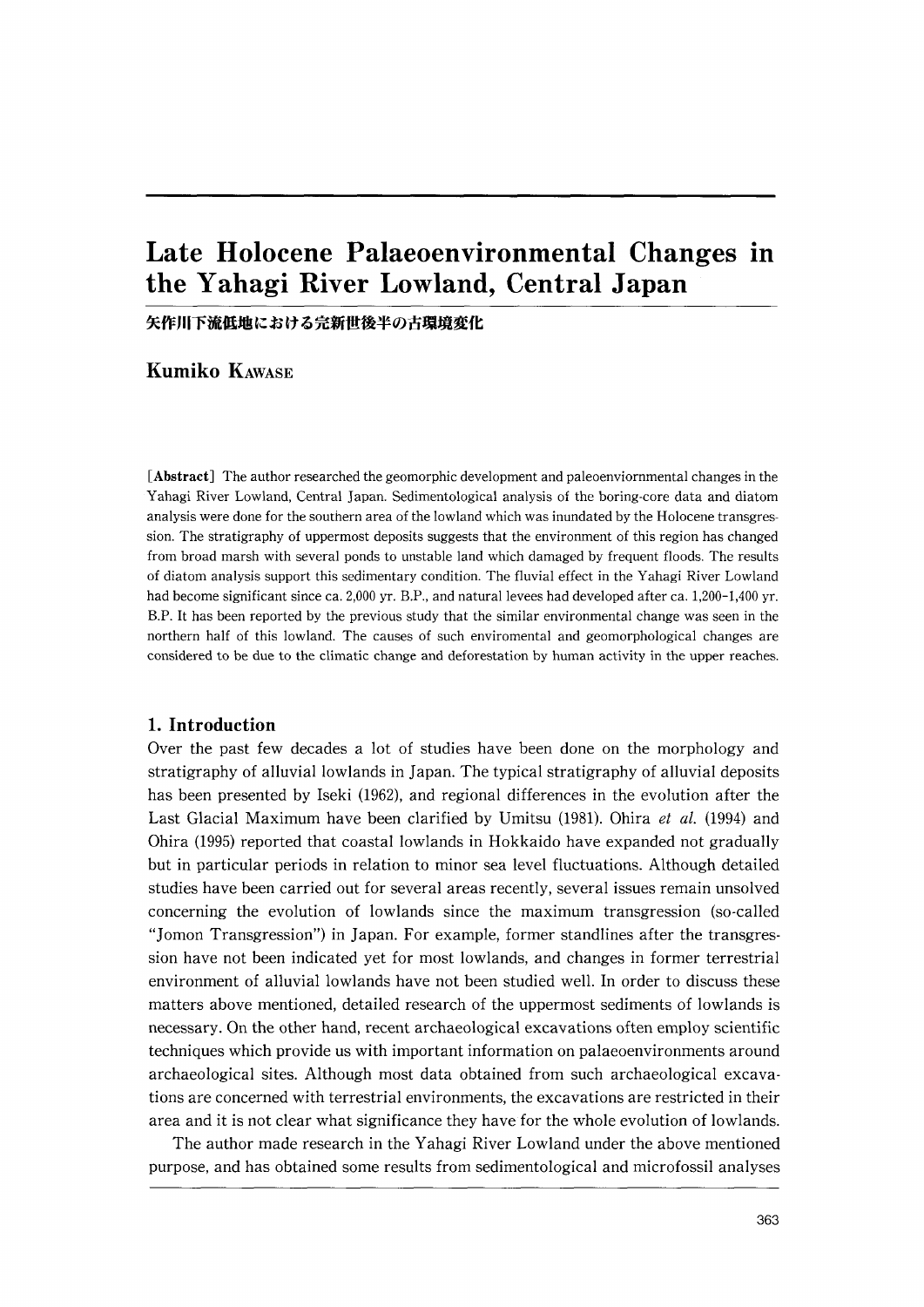(Kawase,1998). This paper discusses palaeoenvironment of the Yahagi River Lowland as reconstructed based on those results, and causes of environmental changes.

#### 2.Study area

The Yahagi River Lowland is located along the lower reaches of the Yahagi River, and faces to the Mikawa Bay, in central Japan (Fig.1). The main channel of the Yahagi River was diverted artificially in 1607, and the river flows down across the Hekkai Upland since then. The former main channel in the lowermost area is now called the "Old Yahagi River". The study area in this paper is in the lowermost area that evolved along the former main channel of the Yahagi River, and was mostly submerged when the Holocene transgression reached its maxi mum.<br>
Fig. 1 Map of the study area (Kawase,<br>
Fig. 1 Map of the study area (Kawase,<br>  $\frac{1998}{2}$ 

Elevations of the alluvial surface in the study area are below about 8 m in the northeast and O m on the coast. The landform



of the alluvial lowland is subdivided into three morphological regions;floodplain, delta, and reclaimed land(Fig.2). Most of the regions is characterized by natural levees which are distributed all over the lowland. Height difference between the levee top and the backswamp is 1-2 m in most places. Sandy ridges similar to natural levees may also contain crevasse splay deposits. Moreover, it may be possible that buried beach ridges, reported in the Nobi plain to the west of this lowland, are included among them.

 Development of such natural levees, characterizes most of the floodplains but levees develop toward the river mouth in this study area. Thus, the border between floodplain and delta is geomorphologically obscure. They differ, however in their deposits: peat and peaty clay are found behind natural levees in the floodplain, and sandy soil are found in the delta. The author determined a border between these two geomorphological regions based on such sedimentary difference. The reclaimed land dates from 1339, but most of it was built since the 16th century.

#### 3.Stratigraphy

The Holocene sediments in this lowland are classified into 7 sub-members: TM, TS, US, MM, LS, LM and BG (Moriyama & Ozawa, 1972). Among them, the author focused on the upper two, i.e., terrestrial sand and terrestrial mud deposited after the emergence of the delta with possible records of environmental changes since then. Sedimentlogical analyses were done on 473 mechanical boring data and 77 hand auger・boring data. A typical geological section from the uppermost deposits is shown in Fig.3.

The lowermost part in Fig. 3 consists of sandy sediments with occasioned gravel. This part corresponds to the upper sandy layer(US), probably deposited as the foreset bed of the delta. Thickness of this layer is 6-8 m in general. There is an obvious sedimentary boundary at an elevation of O m in the back swamp area. While US is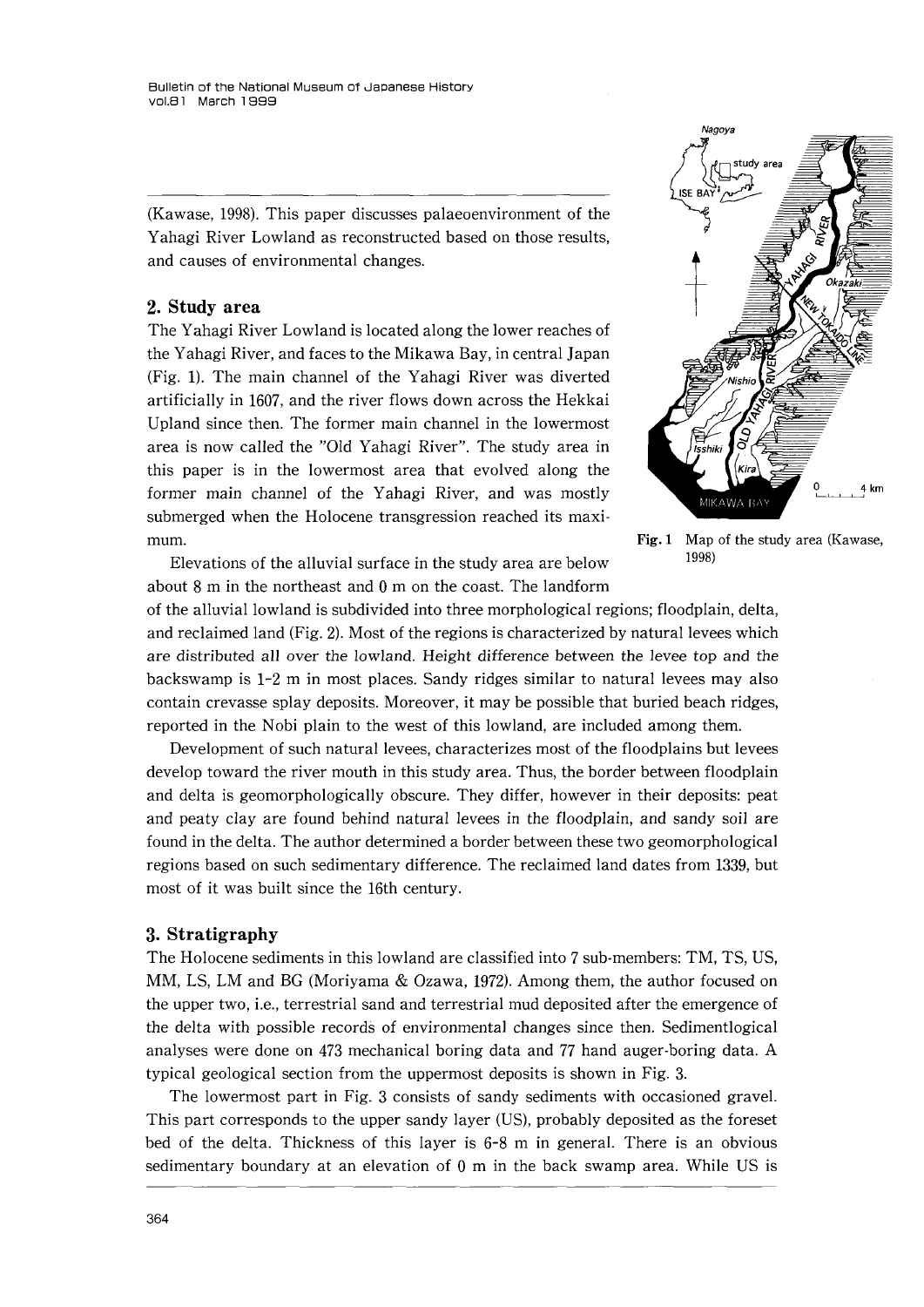

Fig.2 Geomorphological map of the Yahagi River Lowland(Kawase,1998)

deposited below O m, sediments consist of peaty clay and silty sand above that, which correlate to the top mud (TM) and top sand (TS) of Moriyama  $& Ozawa$  (1972). Sandy layer (TS) is thicker along the tributaries and is the building material for natural levees. Mud layer is developed at the back swamp between two distributaries. The top sandy layer and the mud layer are developed in accordance with surface morphology. How ever, the mud layer in the back swamp is covered with a thin sandy layer. Furthermore, along the edges of the natural levees, there is a structure consisting of peaty sediments covered with the sandy layer composing the natural levees. This stratigraphy shows a palaeoenvironmental change after the delta emergence. Back swamps were relatively large, and peaty sediments deposited there under static conditions in an early stage. Sandy sediments subsequently deposited under flood conditions and they covered marshy sediments.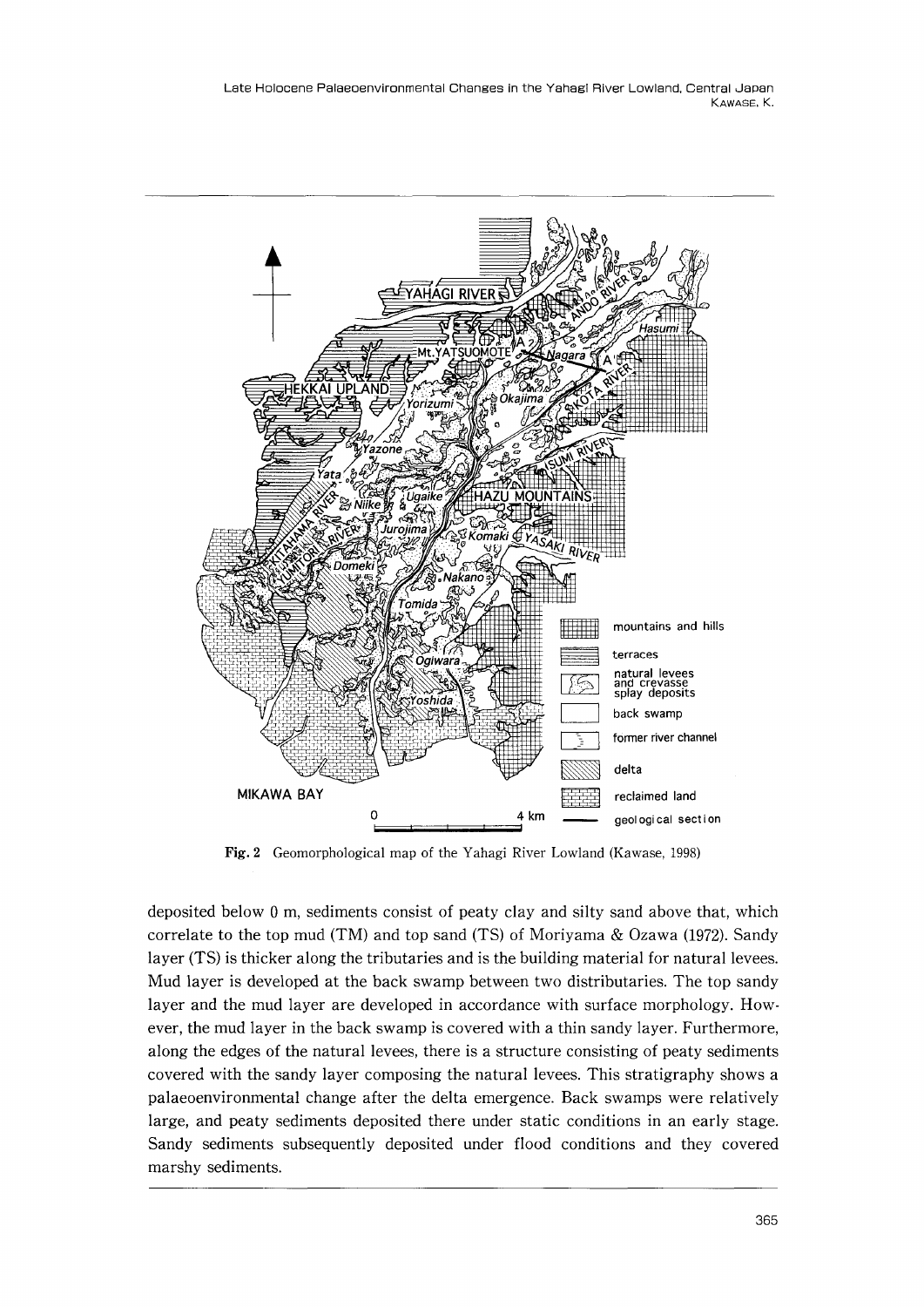

 Results of the diatom analysis support this sedimentary interpretation. The upper most sediments were divided into three parts based on the diatom assemblage. The lowest part corresponding to the top of the upper sandy layer (US) contained brackish diatoms, especially littoral species. The middle part contained many fresh water diatoms living in ponds and marshes. The upper part corresponds a top sandy layer and apart of the mud layer contained diatoms living in flowing water.

 The above results show that the environment of this region changed from broad marsh with several ponds to unstable land damaged by frequent floods.

 Aradiocarbon age of plant fragments collected from the bottom of the mud layer was  $2,920\pm230$  yr. B.P. The bottom age of the terrestrial mud layer, should show the time of delta emergence, and such radiocarbon dating at 15 sites in this lowland suggests that the delta emerged extensively at around 2500 yr. B.P. The top age of the mud layer covered with a sandy layer was  $1,820 \pm 210$  yr. B.P. This age indicates the time of the environmental change in sedimentation. Since ca.1,800 yr. B.P., serious floods frequent・ ly occured, and flood debris accumulated in back swamps. Natural levees began to develop during this period at the earliest. Such environmental changes have been dated at a few sites in this study, but reports of archeological excavations provide further information on the natural levee development. For example, remains of the Heian Period were buried with sand forming a natural Ievee at the Muro site(Hattori,1994). Iseki (1961) pointed out a similar phenomenon in the northern half of this lowland. He also showed that silty deposits containing sand were widely distributed over the lowland in the Kofun period, and that earthenware of 6-7th century AD were buried below natural levees. Thus the fluvial effect in the Yahagi River Lowland became significant around 2,000 yr. B.P., and natural levees began to develop after ca.1,200-1,400 yr. B.P.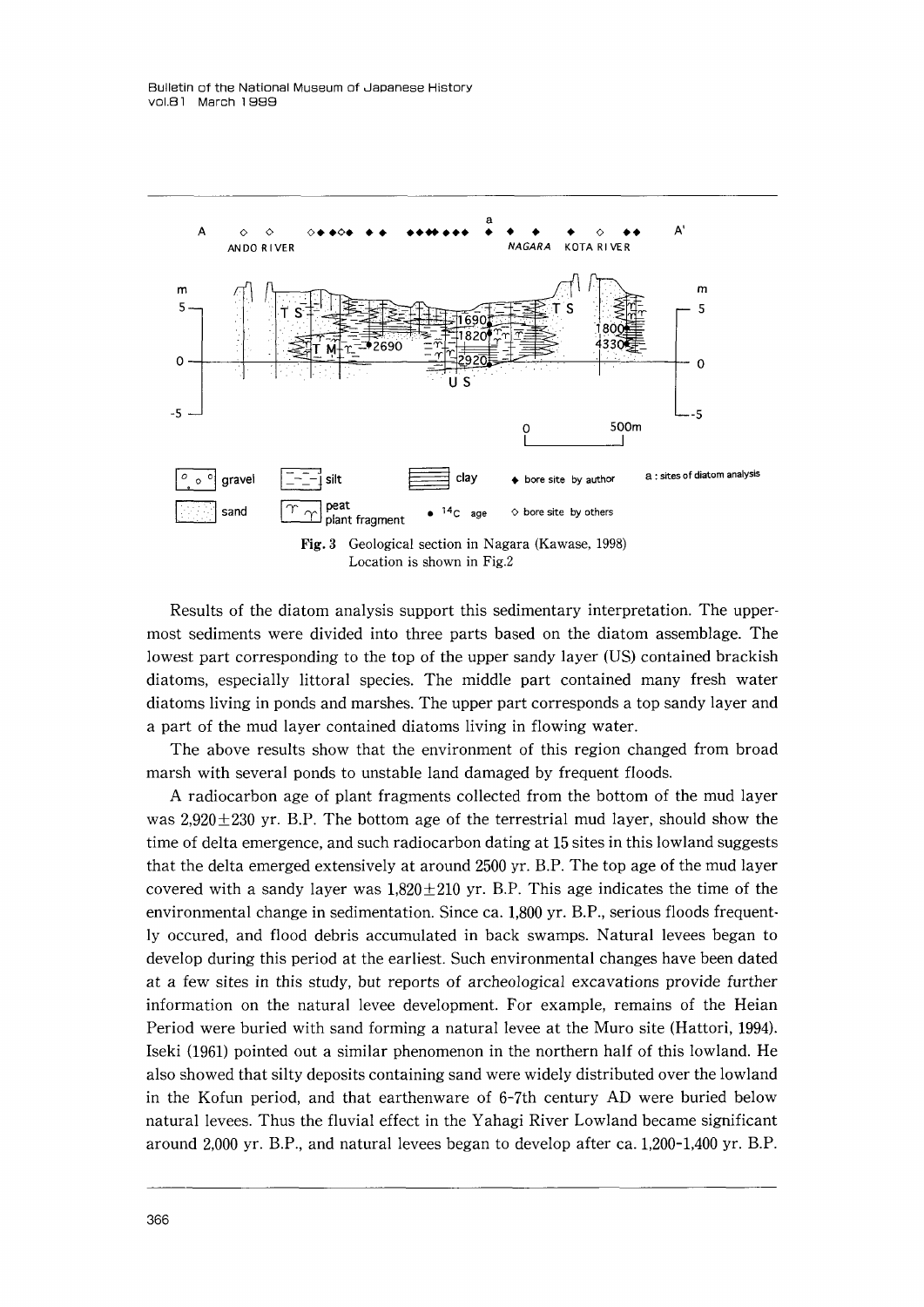### 4.Discussion

The former chapter, pointed out two concerning the late Holocene environmental changes in the Yahagi River Lowland. One is the remarkable expansion of the delta during ca.3,000-2,500 yr. B.P., and the other is more pronounced fluvial activity during two periods of ca.2,000 yr. B.P. and 1,400-1,200 yr. B.P.

 This remarkable expansion of the lowland was possibly effected by sea level fluctua tions. Ota et al. (1990) sifted through the data of Holocene sea level changes in Japan and concluded that the"middle Jomon Minor Regression"and the"Yayoi Minor regression" can be confirmed in many areas in Japan. The sea level in the Nobi Plain, located to the west of the Yahagi River Lowland, has been already studied by several researchers. Iseki et al. (1982) and Fuji et al. (1982) clarified that the sea level fell from the late Jomon period to the Kofun period. This sea level fall (so-called "Yayoi Minor Regression") became pronounced around ca.  $2,000$  yr. B.P. in many studies. The date of ca.  $2,000$  yr. B.P. might indicate the time of the lowest sea level in this fluctuation, and the fall might have begun earlier than ca.2,000 yr. B.P. The expansion of the Yahagi River Lowland seems to have corresponded with the beginning of the sea level fall. It is thought that this sea level fall might have caused emergence of a delta platform submerged until then. However, the evolution of the delta was controlled not only by the sea level change but by the sediment supply from its catchment, and additional data are needed for further discussion of this issue.

 The change of fluvial activity during two periods was possibly caused by changes in the palaeoclimate and sediment supply. Sakaguchi (1982) reconstructed palaeoclimate in Japan based on pollen-analysis data and revealed that it was cooler and more unstable from the Yayoi period to the Kofun period. He cited examples of Yayoi remains found below flood deposits, and considered that frequent floods occurred after the yayoi period as a result of a climatic change. However, ages of natural levee development are not the same in other regions. For example, Yasuda (1978) clarified geoenvironmental change in the Kawachi Plain during the Holocene and found that natural levees developed after 1,600 yr. B.P. In the Kumoizu River Plain, natural levees developed in two periods;once after the Yayoi period and again after the 10th century(Takahasi, 1979). Ohira (1995) researched the Sarobetsu Plain in Hokkaido and concluded that fluvial influences were more pronounced around ca.3,000-2,000 yr. B.P.

 In the Yahagi River Lowland, it was after ca.2,000 yr. B.P. that sandy sediment was deposited to cover the back swamp, and natural levees were built after ca.1,400-1,200 yr. B.P. The evidence of simultaneously environmental change around ca.2,000 yr. B.P. is abundant. Moreover, these changes seem to have coincided with a climatic change. However, natural levees developed not only in that period but also in more recent times, and their ages vary from region to region. Thus another factor in the development of natural levees should be considered.

Iseki (1979) pointed out that the sedimentary environment changed in the historical age in many areas due to human impact. He also cited historical records of the Nara- Heian period in which one ruler prohibited people's reckless deforestation. This record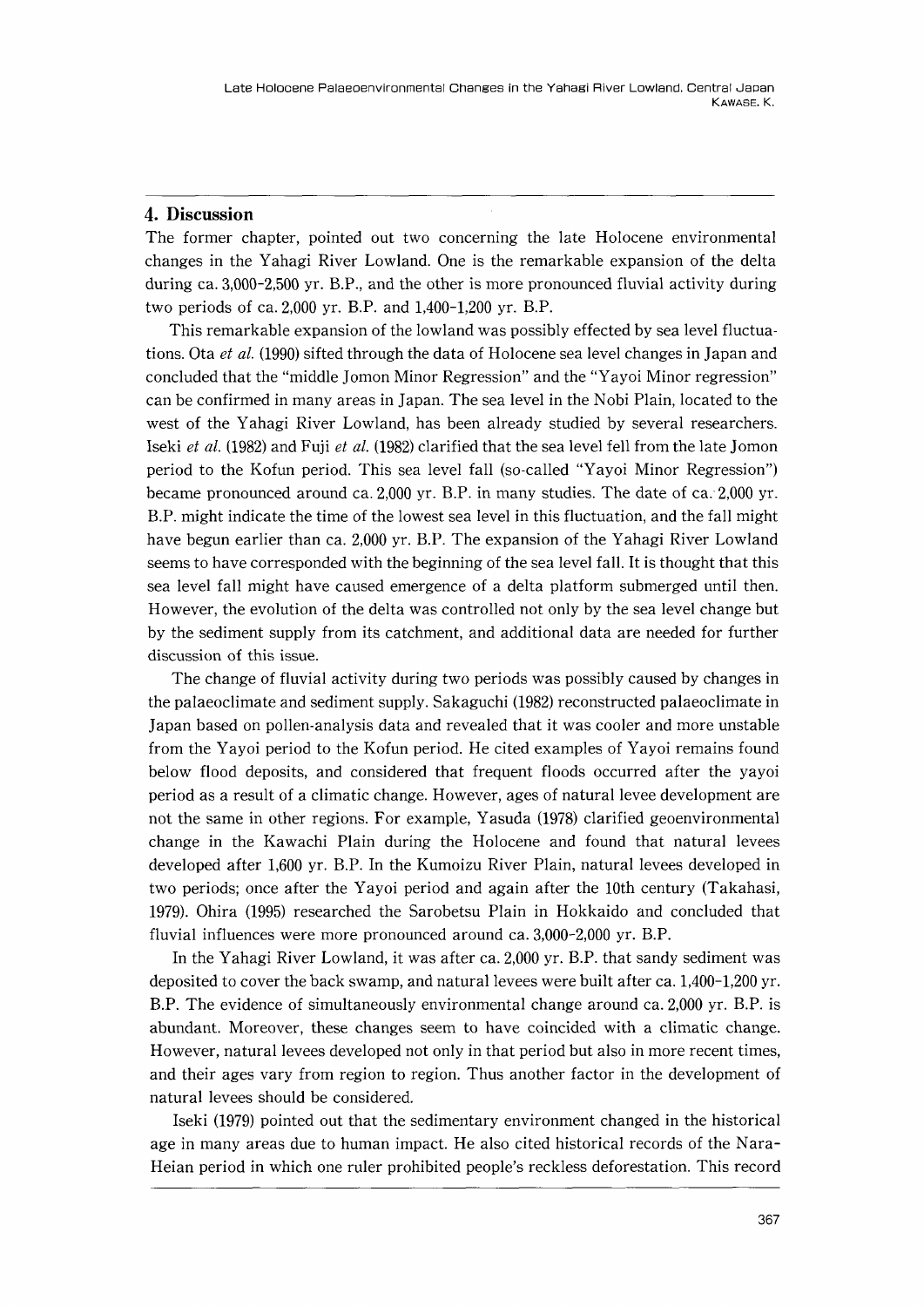suggests that forests in those time were being damaged considerably by human activity. Deforestation in the upper reaches of a river might cause an increase in sediment supply and, as a result, natural levees might develop in the lower area. The regional differences in the period of natural levee development may reflect the degree of human activity. Thus changes in the sedimentary environment were affected by both climatic change and human impact.

#### 5.Conclusion

The Yahagi River Lowland has been under an influence of sea level fluctuations during the late Holocene. The lowland expanded remarkably around ca.3,000-2,500 yr. B.P., have been influenced by the Yayoi Minor Regression. Terrestrial environment, especially sedimental conditions, changed during the late Holocene. The backswamp had been wider during ca.3,000-2,000 yr. B.P, than it is today. Sandy deposits spread over the lowland after 2,000 yr. B.P., and natural levees developed around 1,400-1,200 yr. B. P.Such enviromental and geomorphological changes are induced a climatic change and deforestation by human activity in the upper reaches.

### Acknowledgment

Iam grateful to Dr. Toshio Nakamura and the staff of the Dating and Material Research Center Nagoya University for radiocarbon datings in this study. I wish to thank to Dr. Hirotaro Iseki and Dr. Masatomo Umitsu for their valuable and helpful comments in this study.

#### References

- Fuji, N., Matsushima, Y., Fujii, S., Kitazato, H.,&Mori, S.1982, Paleoenvironment of the Holocene deduced from Palaeontological Evidences in Nagoya Harbor, Central Japan. The Quaternary Research (Tokyo), 21: 153-167 (in Japanese),
- Hattori, T.1994, The geology and palaeoenvironment of the Muro site. Archaeological Research Report of the Muro site, Archaeological Research Center of Aichi Prefecture,128-132(in Japanese).
- Iseki, H. 1961. Geography. "Yahagi shiryo hen (The regional history of Okazaki city-Materials about Yahagi)", Okazaki City, 1-17 (in Japanese).
- Iseki, H.1962. The Basic Issues of Alluvial Lowlands. The Journal of the Faculty of Letters Nagoya University(History), 24:51-74(in Japanese).
- Iseki, H.1979. On Developments of Natural levees. The Journal of the Faculty of Letters Nagoya University, The Thirty Anniversary Volume (History), 245-259 (in Japanese).
- Iseki, H., Fujii, S.&Fuji, N.1982. Holocene Sea Level Changes Based on the Data from Boring Cores at the West Part of Nagoya Harbor, Central Japan. The Quaternary Research(Tokyo),21:179-182(in Japanese).
- Kawase, K.1998. Late Holocene Environmental Changes in the Yahagi River Lowland, Central Japan. Geographical Review of Japan,71:411-435(in Japanese).
- Moriyama, A.&Ozawa, M.1972. Geomorphology and Subsurface Geology of the Alluvial Plain of the lower Yahagi River, Central Japan. The Quaternary Research (Tokyo), 11: 193-207 (in Japanese).
- Ohira, A.1995. Holocene Evolution of Peatland and Paleoenvironmental Changes in the Sarobetsu Lowland, Hokkaido, Northern Japan. Geographical Review of Japan,68:695-712(in Japanese).
- Ohira, A., Umitsu, M.&Hamade, S,1994. Late Holocene Development of Peatlands in Small Alluvial Lowlands around Lake Furen, Eastern Hokkaido, Japan. The Quaternary Research (Tokyo), 33: 45-50 (in Japanese).
- Ota, Y., Umitsu, M.&Matsushima, Y.19gO. Recent Japanese Research on Relative Sea Level Changes in the Holocene and Related Problems-Review of Studies between 1980 and 1988. The Quaternary Research(Tokyo),29:31-48(in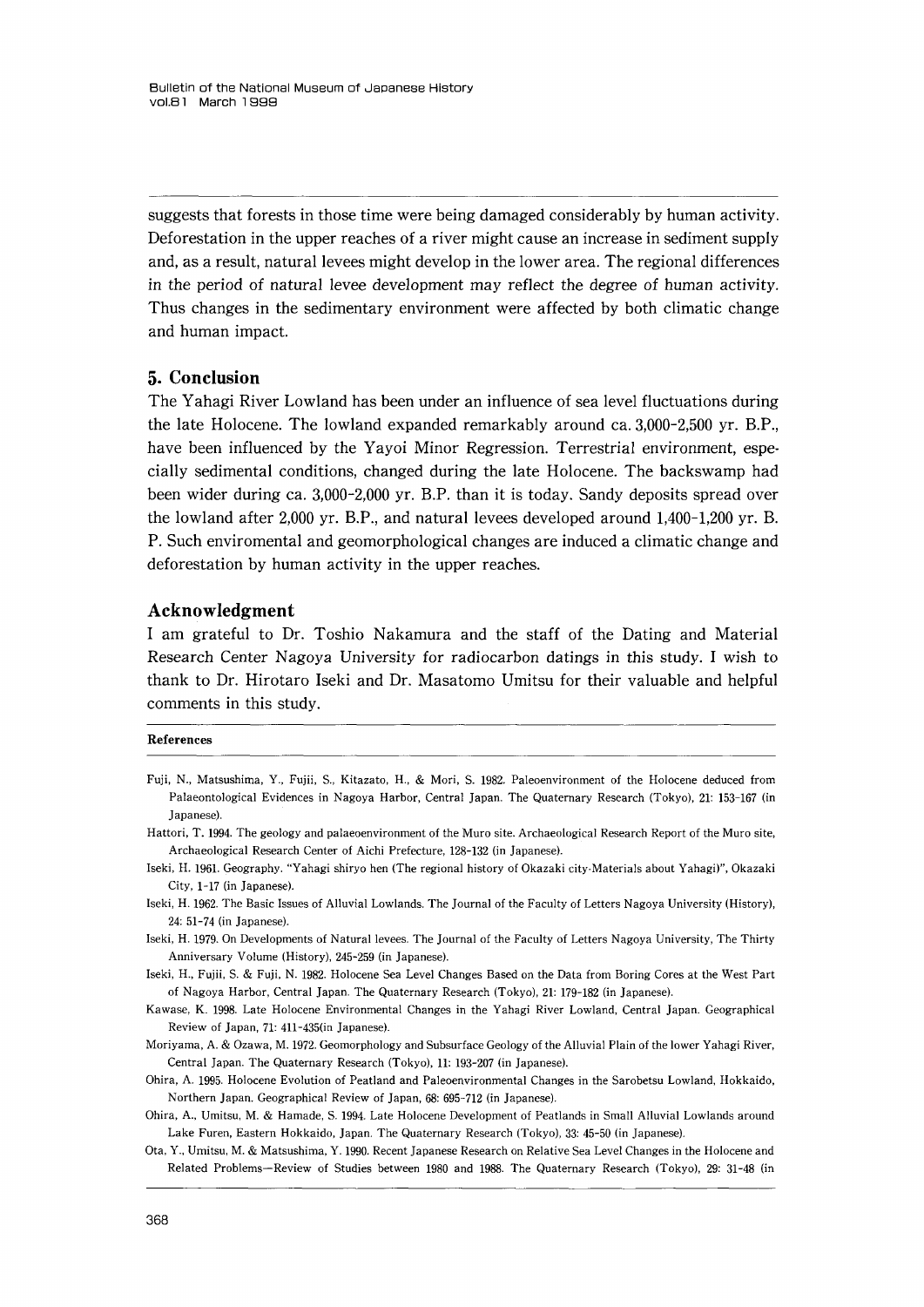Japanese).

- Sakaguchi, Y.1982. Climatic Variability during the Holocene epoch in Japan and its causes. Bulletin of the department of geography University of Tokyo,14:1-27.
- Takahasi, M.1979. Geoenvironments in the Kumozu River LowIand during the Prehistoric age and Ancient age. The Human Geography (Jinbun-tiri), 31: 54-68 (in Japanese).
- Umitsu, M. 1981. Geomorphic Evolutions of the Alluvial Lowlands in Japan. Geographical Review of Japan, 54: 142-160 (in Japanese).
- Yasuda, Y.1978. Vegetational Histoτy and Paleogeography of the Kawachi Plain for the Last 13,000 Years. The Quaternary Research (Tokyo), 16: 211-229 (in Japanese).